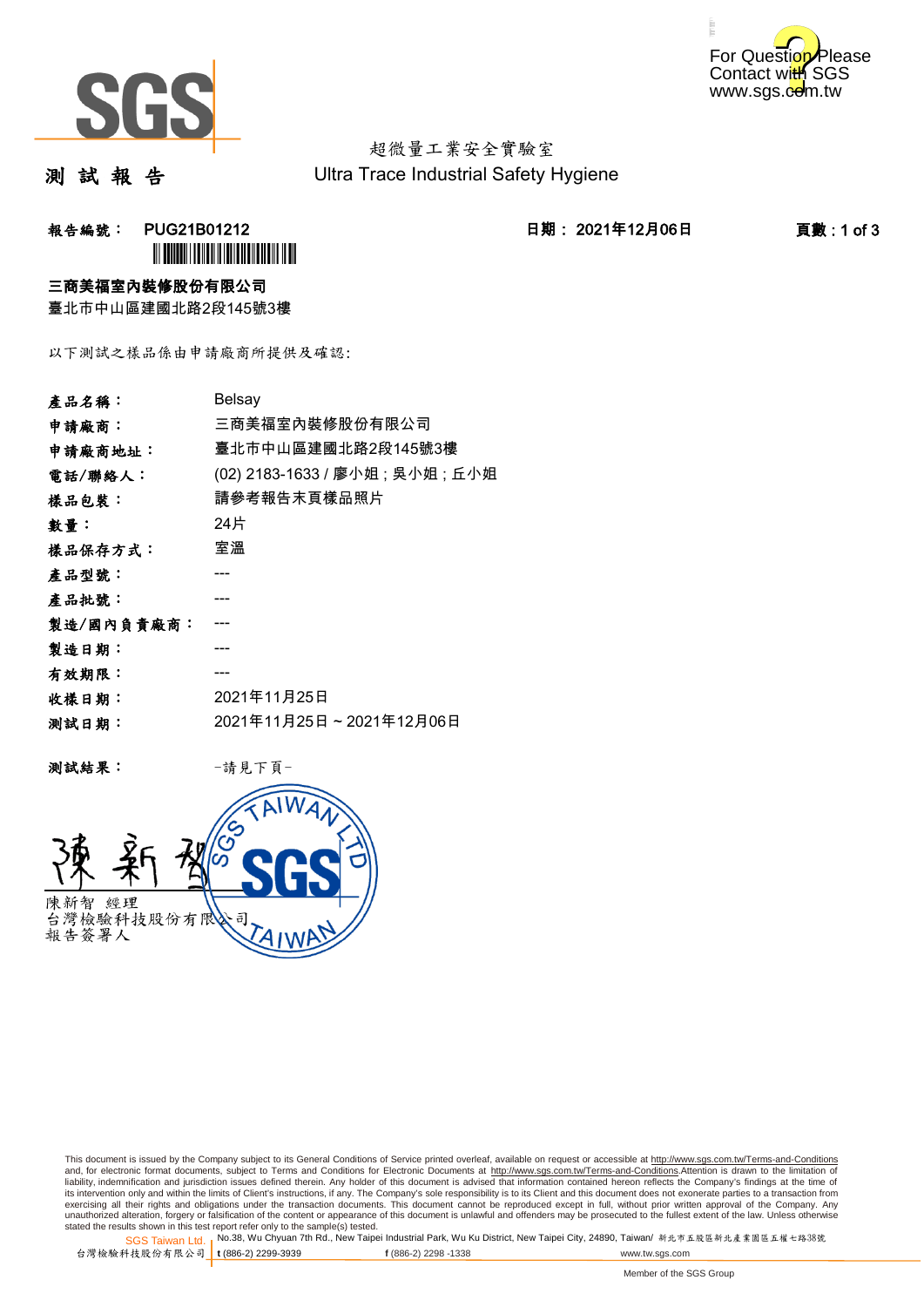

### 超微量工業安全實驗室 Ultra Trace Industrial Safety Hygiene

測 試 報 告

報告編號: PUG21B01212 日期: 2021年12月06日 頁數 : 2 of 3

# **ì**III **Built IIIIIIII** III IIIIII IIIII III

三商美福室內裝修股份有限公司

臺北市中山區建國北路2段145號3樓

#### 測試結果:

| 测試項目      | CAS NO.   | 测試方法                                | 測試<br>結果 | 定量/偵測<br>極限 | 單位   |
|-----------|-----------|-------------------------------------|----------|-------------|------|
| 甲醛釋出量     | ---       | ---                                 |          | ---         | $-$  |
| 甲醛釋出量-平均值 | $50-00-0$ | ┃本測試參考CNS9909,以分光光度計<br>(UV/VIS)檢測。 | 0.219    | 0.0290      | mg/L |
| 甲醛釋出量-最大值 | $50-00-0$ | ┃本測試參考CNS9909,以分光光度計<br>(UV/VIS)檢測。 | 0.234    | 0.0290      | mg/L |

備註:

1.測試報告僅就委託者之委託事項提供測試結果,不對產品合法性做判斷。

2.本測試報告之所有檢驗內容,均依委託事項執行檢驗,如有不實,願意承擔完全責任。

3. 本報告不得分離,分離使用無效。

4.若該測試項目屬於定量分析則以「定量極限」表示;若該測試項目屬於定性分析則以「偵測極限」表示。

6.CNS9909甲醛釋出量: 5.低於定量極限/偵測極限之測定值以「N.D.」或「 陰性」表示。微生物測試低於定量極限以「<定量極限值」表示。

| 記號  | 甲醛釋出量平均值 | 甲醛釋出量最大值 |
|-----|----------|----------|
|     | $0.3$ 以下 | $0.4$ 以下 |
| - Η | $0.5$ 以下 | $0.7$ 以下 |
| م - | $1.5$ 以下 | $2.1$ 以下 |

- END -

This document is issued by the Company subject to its General Conditions of Service printed overleaf, available on request or accessible at http://www.sgs.com.tw/Terms-and-Conditions and, for electronic format documents, subject to Terms and Conditions for Electronic Documents at http://www.sgs.com.tw/Terms-and-Conditions.Attention is drawn to the limitation of liability, indemnification and jurisdiction issues defined therein. Any holder of this document is advised that information contained hereon reflects the Company's findings at the time of<br>its intervention only and within t exercising all their rights and obligations under the transaction documents. This document cannot be reproduced except in full, without prior written approval of the Company. Any<br>unauthorized alteration, forgery or falsifi

SGS Taiwan Ltd. 1 stated the results shown in this test report refer only to the sample(s) tested.<br>Stated the results shown in this test report refer only to the sample(s) tested.

台灣檢驗科技股份有限公司

**t** (886-2) 2299-3939 **f** (886-2) 2298 -1338 www.tw.sgs.com